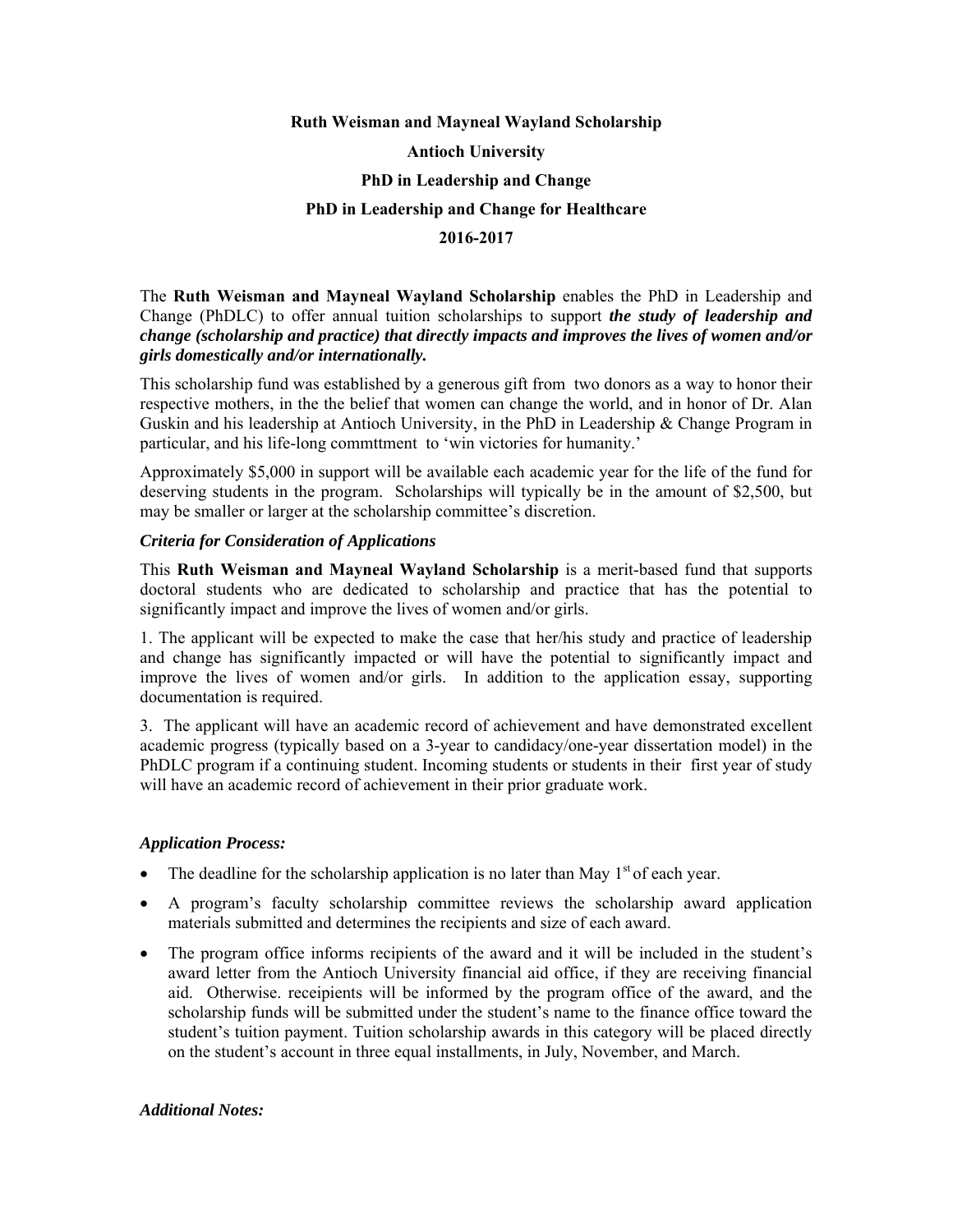- Any student in good academic standing, whether recipient of the award in a prior year or not, is eligible to apply in subsequent years.
- Students may apply for multiple program awards (scholarship or other tuition award) but may only be a receipient of one award in any academic year.
- International students are eligible to apply for this scholarship.
- Failure to maintain good standing may jeopardize continuation of the award of one's tuition scholarship.